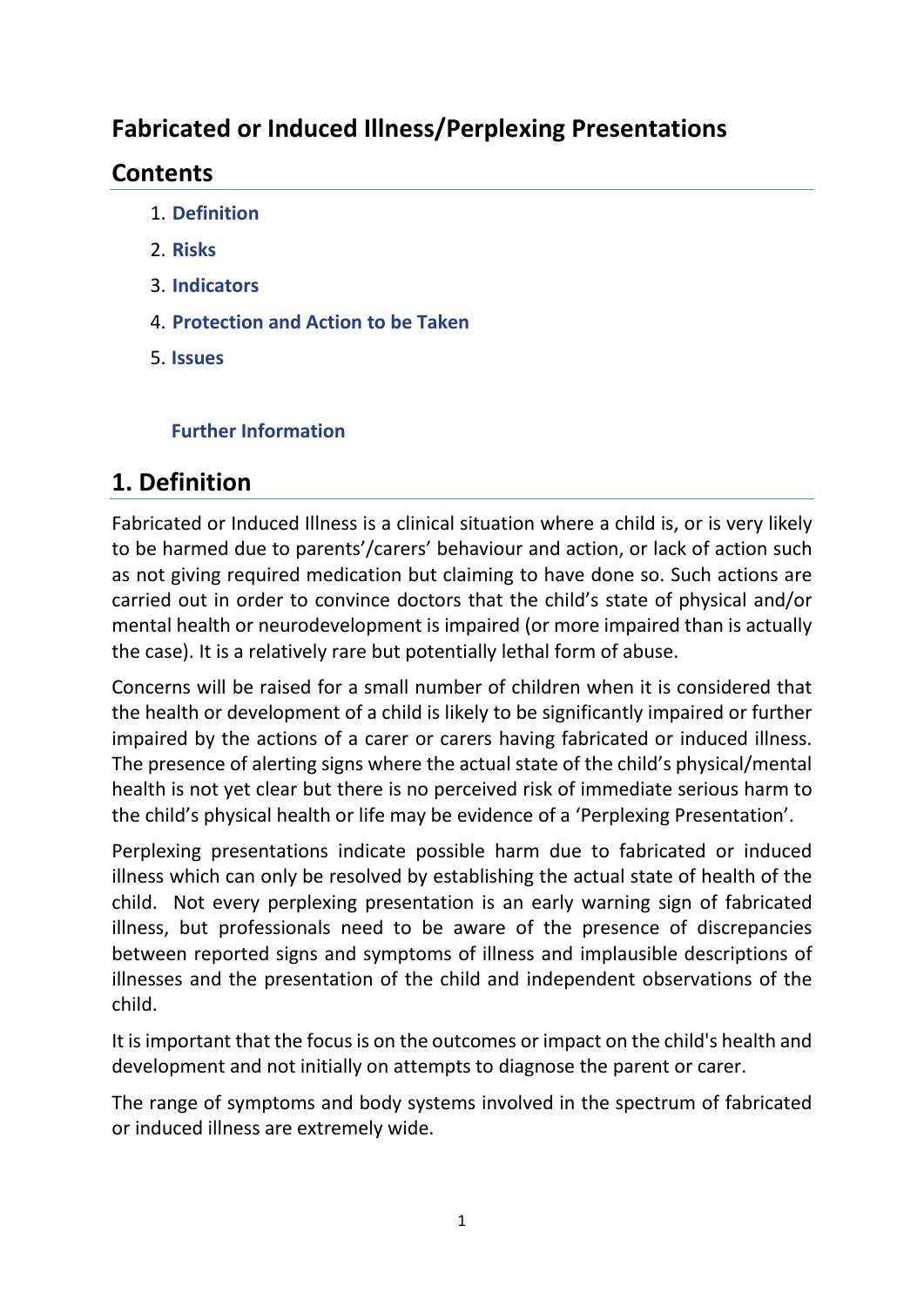Investigation of Fabricated and Induced Illness and assessment of significant harm to a child falls under statutory and the Legal framework within the Safeguarding Together Guidance (2019) and the Safeguarding Act 2018.

# **2. Risks**

There are four main ways of the carer fabricating or inducing illness in a child:

- Fabrication of signs and symptoms, including fabrication of past medical history;
- Fabrication of signs and symptoms and falsification of hospital charts, records, letters and documents and specimens of bodily fluids;
- Exaggeration of symptoms/real problems. This may lead to unnecessary investigations, treatment and/or special equipment being provided;
- Induction of illness by a variety of means.

The above four methods are not mutually exclusive.

Harm to the child may be caused through unnecessary or invasive medical treatment, which may be harmful and possibly dangerous, based on symptoms that are falsely described or deliberately manufactured by the carer, and lack independent corroboration.

Concern may be raised at the possibility of a child suffering significant harm as a result of having illness fabricated or induced by their carer.

# **3. Indicators**

- Reported symptoms and signs found on examination are not explained by any medical condition from which the child may be suffering; or
- Physical examination and results of medical investigations do not explain reported symptoms and signs; or
- There is an inexplicably poor response to prescribed medication and other treatment; or
- New symptoms are reported on resolution of previous ones; or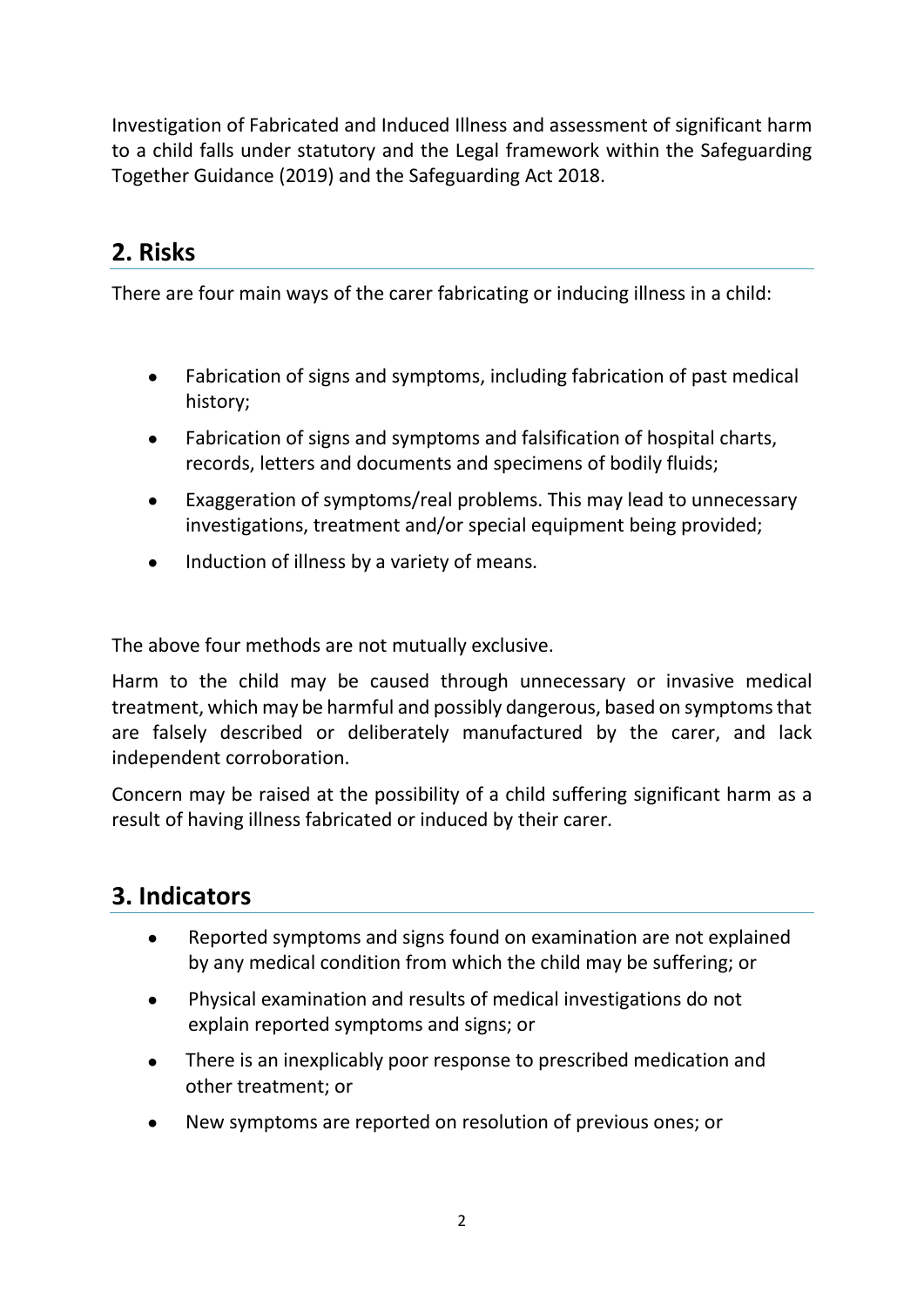- Reported symptoms and found signs are not observed in the absence of the carer; or
- Over time the child is repeatedly presented with a range of symptoms to different professionals in a variety of settings; or
- The child's normal, daily life activities, such as attending school, are being curtailed beyond that which might be expected from any known medical disorder from which the child is known to suffer;
- Excessive use of any medical website or alternative opinions.

There may be a number of explanations for these circumstances and each requires careful consideration and review.

Concerns may also be raised by other professionals who are working with the child and/or parents/carers who may notice discrepancies between reported and observed medical conditions, such as the incidence of fits.

Professionals who have identified concerns about a child's health should discuss these with the child's GP or consultant paediatrician responsible for the child's care.

### **4. Protection and Action to be Taken**

Where there is a suspicion of FII, practitioners should consider this guidance carefully when fulfilling their role in assessing and investigating their concerns effectively. In addition to the usual child protection procedures there are also additional issues to be considered in relation to children whereby fabricated or induced illness is suspected.

The Significant Harm Threshold will have been met and a referral should always be made and child protection enquiries commenced when a possible explanation for the signs and symptoms is that they have been fabricated or induced by the parent or carer and, as a consequence, the child's health or development is likely to be impaired.

In situations where the child may be at immediate risk of serious harm through an induced illness an immediate referral to the Initial Response Team, Children and Families Division should be made in accordance with the **Referrals Procedure**. See also **Section (46) Child Protection Enquiries Procedure**. Consent is not required to make this referral.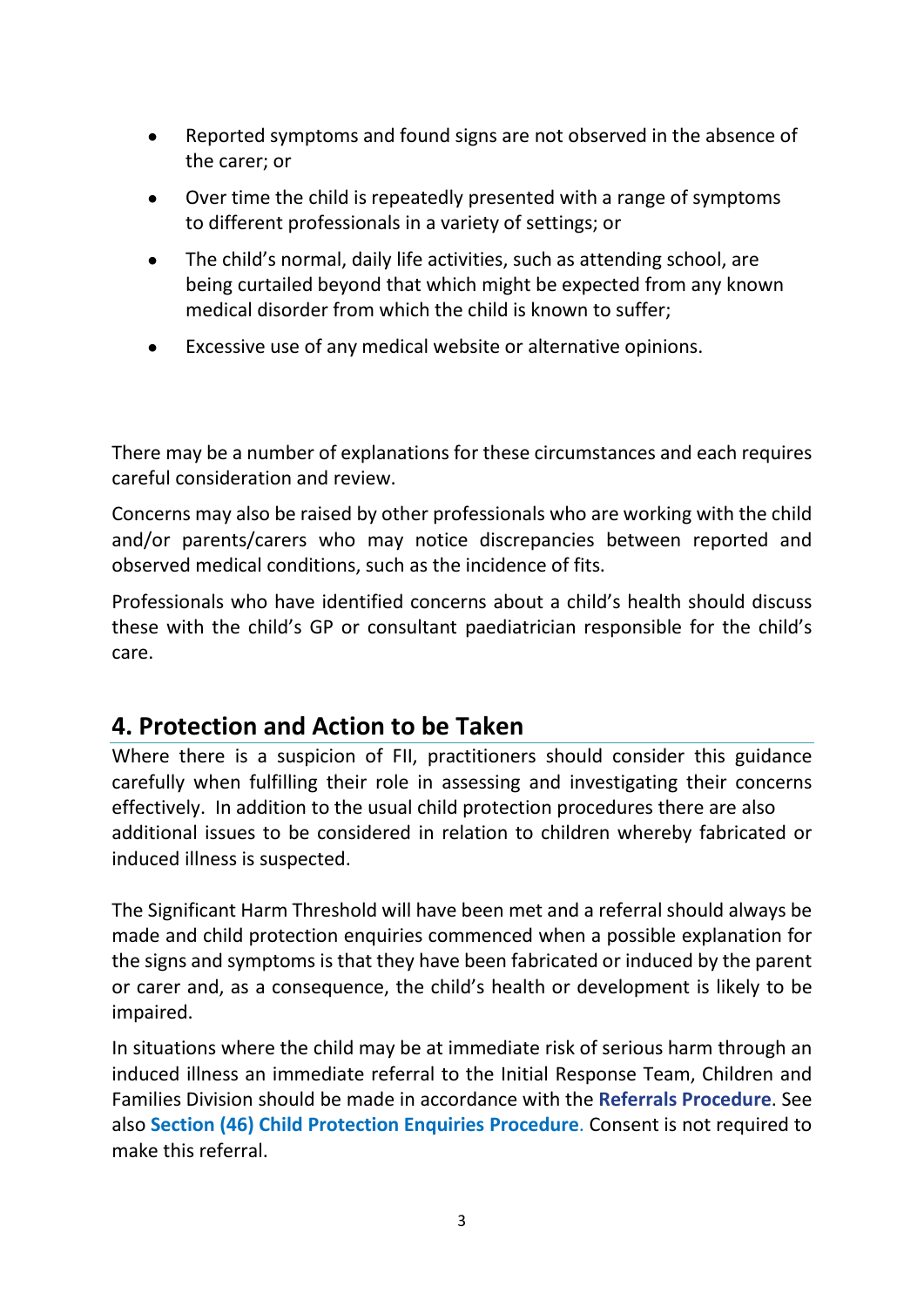Following the referral, Children and Family Services should decide within one working day what response is necessary. Lead responsibility for action to safeguard and promote the child's welfare lies with the Children and Families Division.

It should be noted that Fabricated or Induced illness may also involve commission of a crime and therefore the Isle of Man Constabulary should be involved from the onset of the referral being made.

The Paediatric Consultant who is the lead health professional, will remain key throughout the enquiry and assessment period along with other health professionals who have responsibility for the child's health and decisions pertaining to it.

When there is reasonable cause to suspect that a child is suffering or likely to suffer significant harm as a result of Fabricated or Induced Illness a Strategy Meeting should be convened. Experienced and skilled professionals who have knowledge of perplexing presentation/Fabricated and Induced Illness should meet together to agree the way forward.

The decision to commence a Section 46 Enquiry may be made at the point of referral and that will enable the IRT to make enquiries before the strategy meeting is convened. The strategy meeting will then determine based on the information shared if the threshold is met for significant harm and S 46 investigation. The Strategy discussion should, agree:

- How the enquiry should be carried out and what information is required about the child and family and how the information should be obtained and recorded;
- Who will carry out what actions, by when and for what purpose, in particular the planning of possible further paediatric assessment;
- Who will carry out what actions, by when and for what purpose, in particular the planning of possible further paediatric assessment;
- The needs of the parent or carer;
- Whether the child needs constant professional observation, and, if so whether the carer should be present;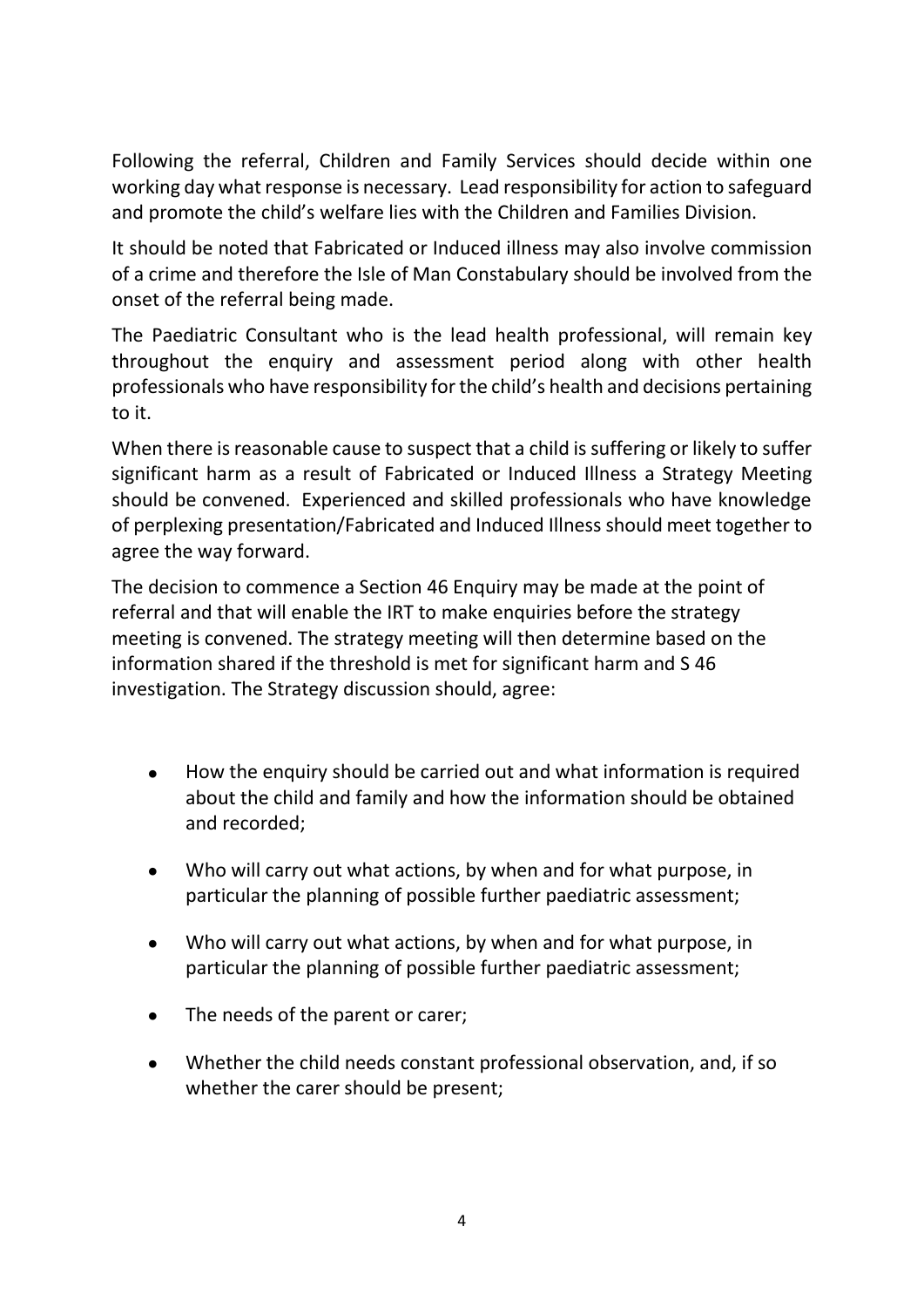- The designation of a medical clinician to oversee and co-ordinate the medical treatment of the child and control the number of specialists and hospital staff the child may be seeing;
- Who should be responsible for collating the medical records of all family members, including children who may have died or no longer live with the family.
	- At what point we advise the parents or carer whilst we are gathering information as this information may place the child at additional risk.

Children who have had illness fabricated or induced require coordinated help from a range of agencies, including legal services, given that there may be a need to initiate Care Proceedings or the urgent removal of the child.

Joint working is essential, and all agencies and professionals should:

- Be alert to potential indicators of illness being fabricated or induced in a child;
- Be alert to the risk of harm which individual abusers may pose to children in whom illness is being fabricated or induced;
- Share and help to analyse information so that a NARRATES (S46) assessment can be completed taking account of the children's needs and circumstances. Including crucial information about the child's health and attendances with the GP and the hospital, with particular emphasis placed upon potential health diagnoses during the course of the assessment period;
- Contribute to whatever actions and services are required to safeguard and promote the child's welfare;
- Assist in providing relevant evidence in any criminal or civil proceedings.

Consultation with peers or colleagues in other agencies is an important part of the process of making sense of the underlying reasons for these signs and symptoms. The characteristics of fabricated or induced illness are that there is a lack of the usual corroboration of findings with signs or symptoms or, in circumstances of diagnosed illness, lack of the usual response to effective treatment. It is this puzzling discrepancy which alerts the medical staff to possible harm being caused to the child.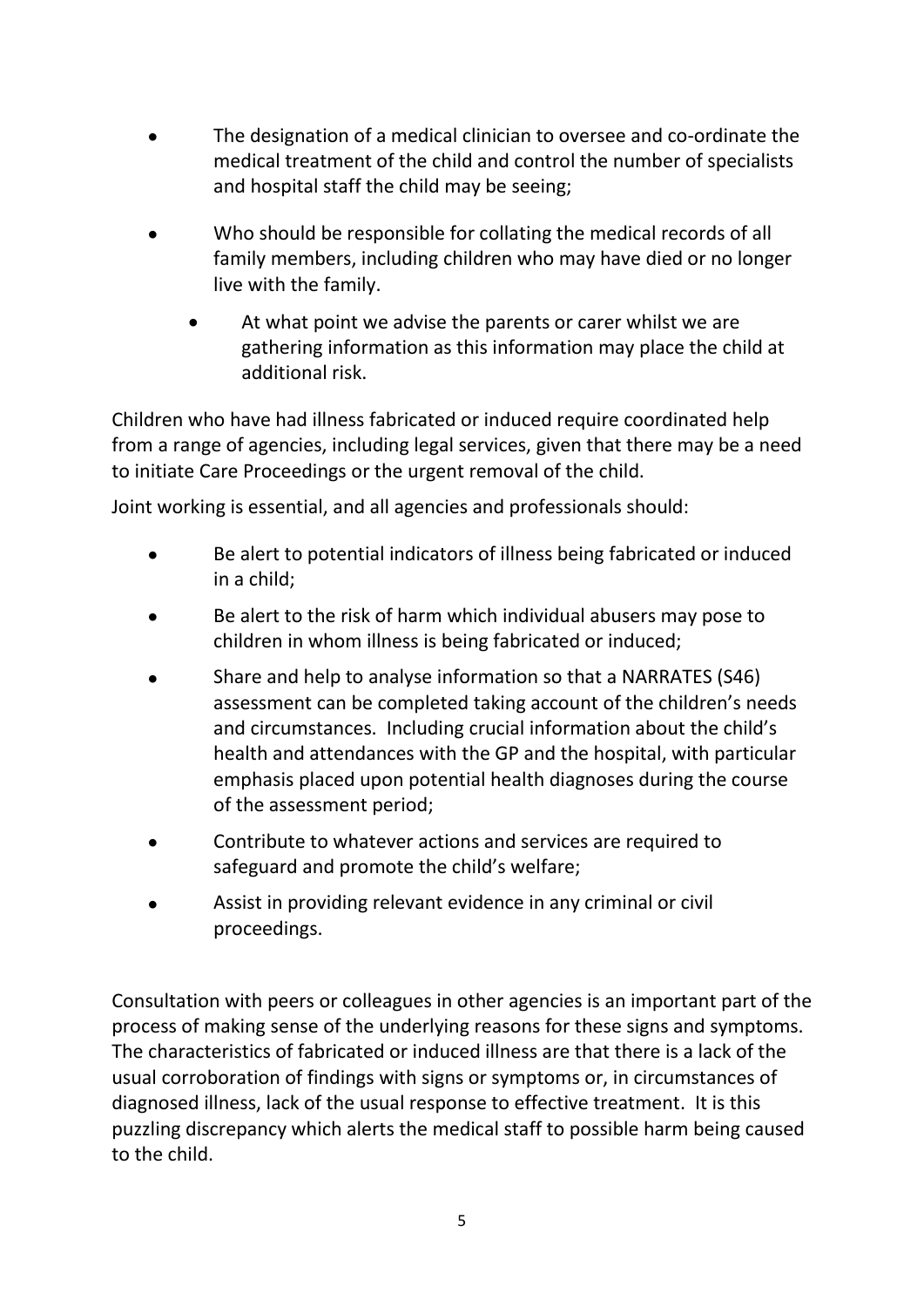The signs and symptoms require careful medical evaluation for a range of possible diagnoses.

Normally, the doctor would tell the parent/s that s/he has not found the explanation for the signs and symptoms and record the parental response.

Where there are concerns about possible fabricated or induced illness, the signs and symptoms require careful medical evaluation for a range of possible diagnoses by a paediatrician.

Where, following a set of medical tests being completed, a reason cannot be found for the reported or observed signs and symptoms of illness, further specialist advice and tests may be required.

Normally the consultant paediatrician will tell the parent(s) that they do not have an explanation for the signs and symptoms.

Parents should be kept informed of further medical assessments/ investigations/tests required and of the findings but at no time should concerns about the reasons for the child's signs and symptoms be shared with parents if this information would jeopardise the child's safety and compromise the child protection process and/or any criminal investigation.

The outcome and findings of the NARRATES (S46) enquiries may determine various actions:

- At any time during the investigation or at the conclusion of the NARRATES there is medical or other evidence to indicate that a child's life is at risk or there is a likelihood of serious immediate harm, then statutory powers should be considered to secure the immediate safety of the child. If this is necessary then consideration should be given as to whether it is necessary to safeguard other children within the household. Urgent legal advice should be sought before any arrangements are progressed;
- Where concerns are substantiated and the child is considered to be at risk of continuing significant harm then consideration should be given to convening an Initial Child Protection Conference – see Child Protection Conference Procedure;
- Should the concerns be unsubstantiated and where medical tests reveal a medical condition which explains the child's signs and symptoms then child protection action will not be necessary.

# **5. Issues**

Whilst cases of fabricated or induced illness are relatively rare, the term encompasses a spectrum of behaviour which ranges from a genuine belief that the child is ill through to deliberately inducing symptoms by administering drugs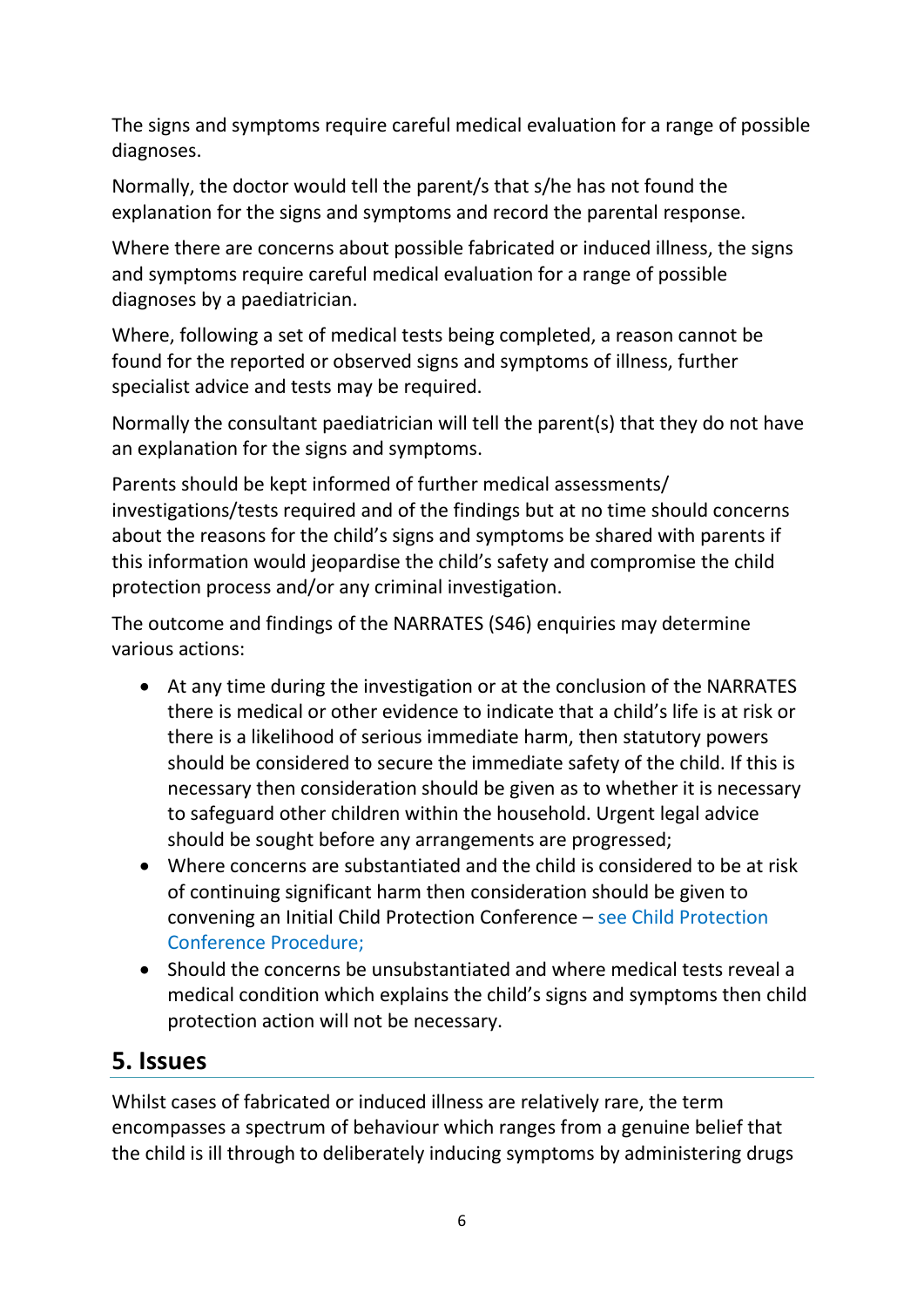or other substances. At the extreme end it is fatal, or has life changing consequences for the child.

Contrary to normal professional relationships with parents, being challenged about suspicions from the start may scare off a parent thus making it more difficult to gain evidence. There may also be an unintended consequence in increasing the harmful behaviour in an attempt to be convincing.

Parents who harm their children this way may appear to be plausible, convincing and have developed a friendly relationship with practitioners before suspicions arise. They may also demonstrate a seemingly advanced and sophisticated medical knowledge which can make them difficult to challenge. Practitioners should demonstrate professional curiosity and challenge in an appropriate way and with coordination between the agencies.

### **Further Information**

**Safeguarding Children in Whom Illness is Fabricated or Induced (supplementary guidance to Working Together to Safeguard Children)**, HM Government (UK)

**Perplexing Presentations (PP)/Fabricated or Induced Illness (FII) in Children Guidance,** Royal College of Paediatricians and Child Health (UK) 2021

Article from British Medical Journal: Glaser D, Davis P. *Arch Dis Child* January 2019 vol 104 No 1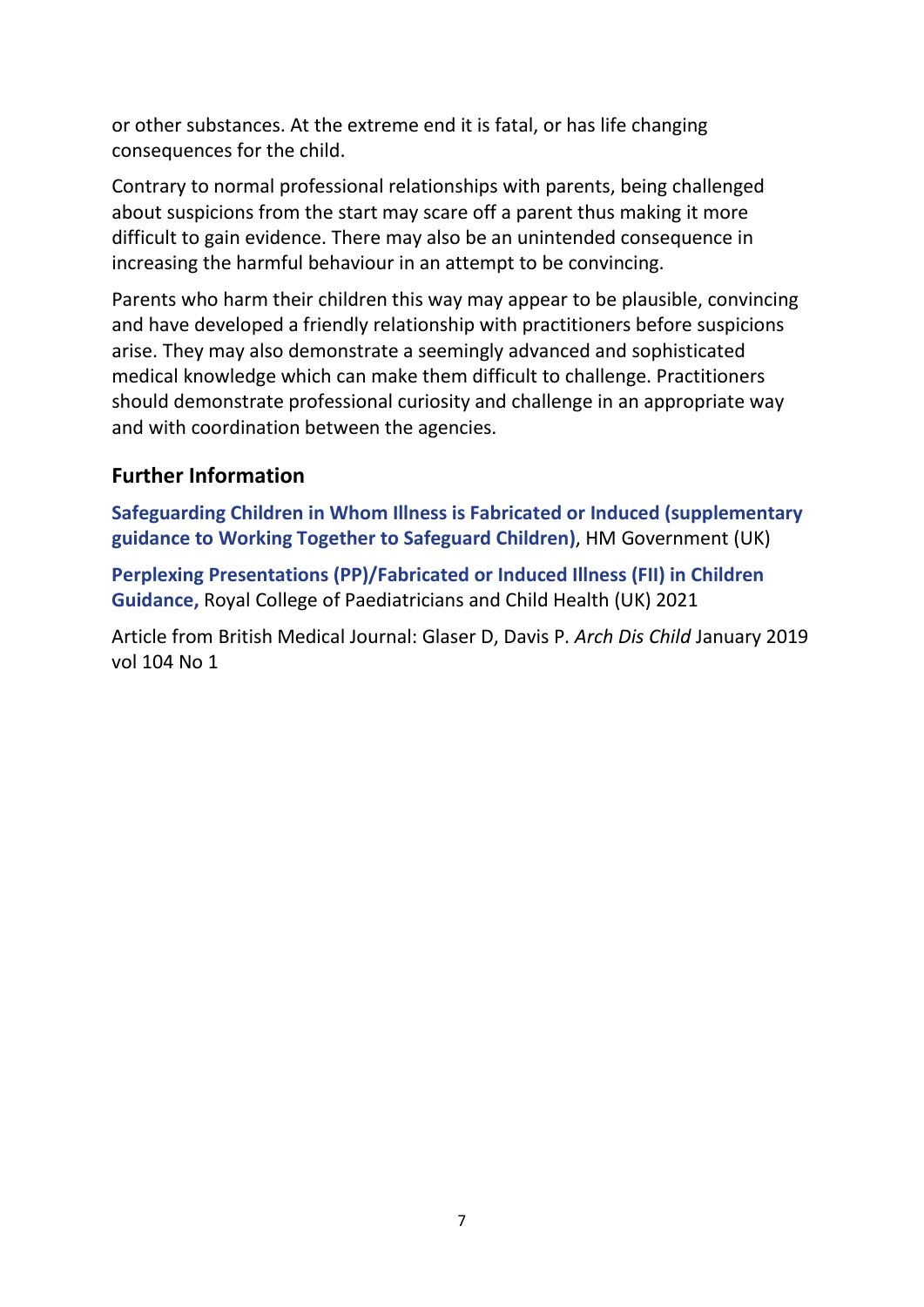# **For debate: Forty years of fabricated or induced illness (FII): where next for paediatricians? Paper 2: Management of perplexing presentations including FII**

Danya Glaser,<sup>1</sup> Paul Davis<sup>2</sup>

#### **Introduction**

Perplexing medical presentations encompass many situations encountered by paediatricians, where a child is reported to have symptoms or disabilities that impact significantly on their everyday functioning, and yet thorough medical evaluation has not revealed an adequate and realistic medical explanation. Unlike in other medically unexplained symptoms (MUS), the parent(s) are reluctant to support a rehabilitative approach to the child and insist on continued investigations. The clinicians dealing with the child are, in addition, alert to the possibility that there may be an unusual and potentially harmful parent-child interaction that is causing or perpetuating the presentation.<sup>[1](#page-11-0)</sup> If any of the professionals involved with the child becomes concerned that the child may be suffering (or at risk of) significant harm, and if that concern cannot be quickly and easily resolved, then under current safeguarding procedures a referral should be made to Children's Social Care. These will be managed under existing fabricated or induced illness (FII) guidelines and procedures. However, paediatricians recognise that there are many cases just below that threshold, where safeguarding does not provide a suitable framework for managing the child, and where there is room for a rehabilitative approach to be attempted before considering a safeguarding approach. These are cases where harm to the child is predominantly iatrogenic and avoidable. There may be a potential for some of these cases to progress to 'True' FII over time but they are not at that stage. We propose that the essence of the management of perplexing presentations (PP)/FII is to recognise

<sup>1</sup> Great Ormond Street Hospital For Children NHS Foundation Trust, London, UK

**Correspondence to** Dr Danya Glaser, Great Ormond Street Hospital For Children NHS Foundation Trust, London WC1N 3JH, UK; d.glaser@ucl.ac.uk

these PP at an early stage. We suggest that early intervention may reduce the potential for iatrogenic harm, help to restore normal functioning and may reduce the need for safeguarding interventions. We also propose that current procedures may need to be revised to take account of the wider spectrum of cases being recognised as PP/FII and move away from a formulaic procedural response to all suspected FII cases.

#### **Alerting signs**

Alerting signs are suggestive, not indicative of FII. Their presence should initially be regarded as PP. It is the discrepancy between reports and observations, or presentations and requests for which there is not an obvious explanation, which suggests the possibility of PP or FII. The alerting signs listed below are now generally accepted:

- ► Symptoms not observed independently in their reported context.
- ► Symptoms not corroborated by the child.
- ► Reported symptoms or observed signs not explained by child's known medical condition.
- ► Physical examination and results of investigations do not explain reported symptoms or signs.
- Inexplicably poor response to medication or procedures.
- ► Repeated reporting of new symptoms.
- Frequent presentations, seeking opinions from multiple doctors but often with paradoxically poor compliance with medical advice and multiple failed appointments.
- ► Carer(s) insistent on more, clinically unwarranted, investigations, referrals, continuation of or new treatments.
- ► Restriction of child's daily life and activities that is not justified by any known disorder, possibly including the use of wheelchairs and other aids.

#### If one alerting sign is encountered, it is important to look for others. With each one, the question of associated harm to the child needs to be ascertained.

The alerting signs and defining criteria for FII are evolving. Adult psychiatrists have been engaged in a similar debate around adults who present in this way. The International Classification of Disease, Eleventh Revision (ICD-11), anticipated in 2018, proposes criteria for 'bodily distress disorder' to replace somatoform disorders.<sup>23</sup> The new criteria avoid the potential pitfall of having to exclude physical disorders. We suggest that this approach could be adapted to reflect and redefine the dynamics of PP/FII, especially in cases of erroneous reporting.

#### **Child illness: carer distress disorder (adapted from ICD-11 bodily distress disorder)**

- Presence of child symptoms that are distressing to the carer.
- ► The carer's response to the symptoms appears excessive and disproportionate in relation to the nature, impact and progression of the child's symptoms or any confirmed physical illness in the child.
- ► Excessive carer attention is focused on these symptoms, manifested by repeated contact with doctors, including tests and treatments that may be unnecessary and harmful to the child.
- The carers' excessive responses to the child's symptoms are not alleviated by appropriate examination of the child, reassurance, tests or treatments where needed (however, tests and treatments should not usually be carried out purely to provide reassurance to the carer).
- The child's symptoms (whether reported by the carer or observed due to induced illness) are persistent or relapsing and remitting, and lead to significant functional impairment. There is a risk of harm caused either directly by the carer or indirectly by the doctor.
- ► The symptoms may be multiple and may vary over time. On the resolution of one symptom another may appear. Different children in the same family may be presented at different times.
- ► There may or may not be evidence of the carer causing or creating the child's illness through apparently deliberate action (if present this would always require statutory intervention).



<sup>&</sup>lt;sup>2</sup> Child Health, Cardiff and Vale ULHB, Cardiff, UK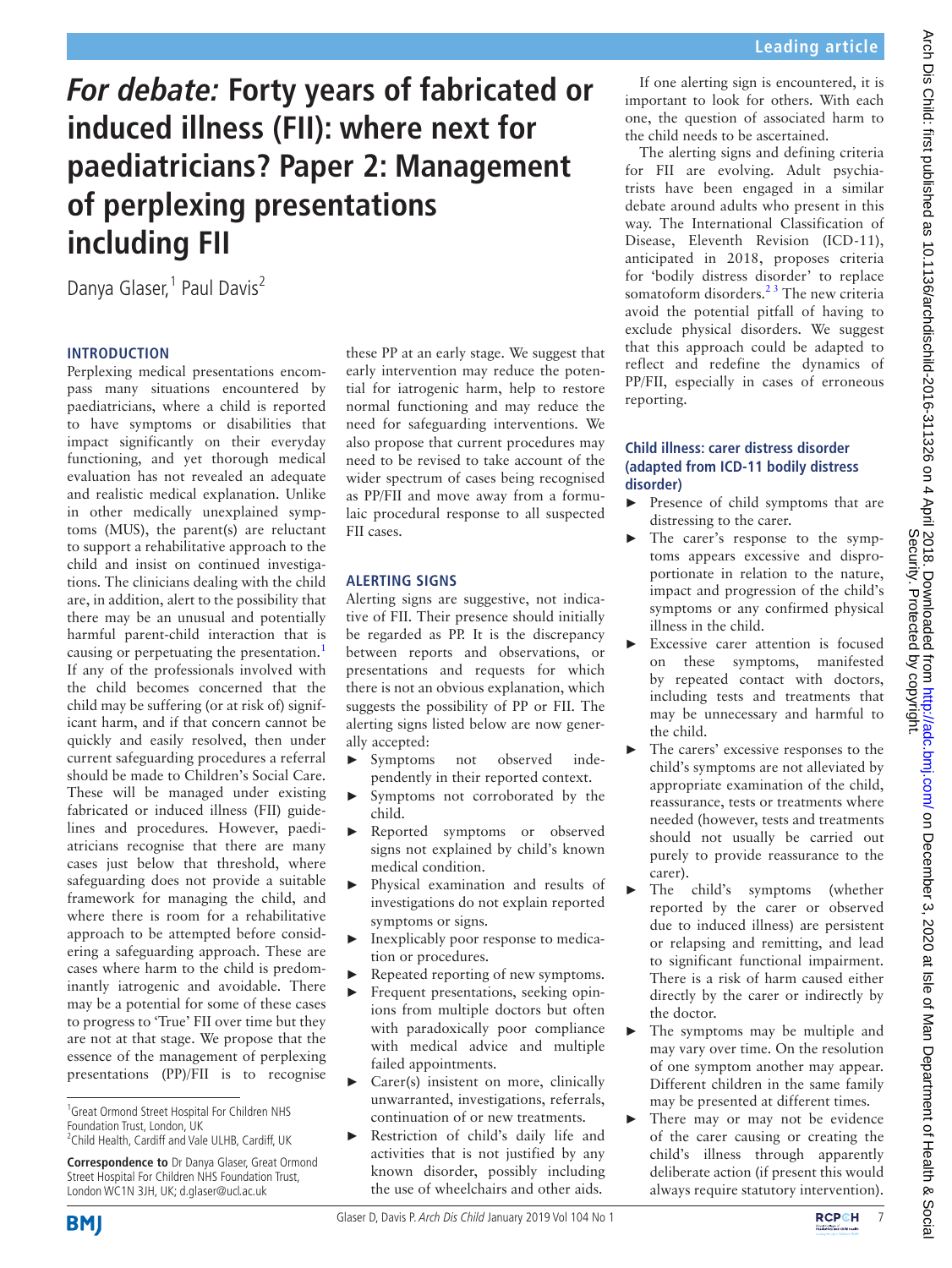► The child may continue to exhibit emotional and physical consequences of the condition even after separation from the carer.

The intention is that these would be paediatric (or in some cases child psychiatric) criteria focused on the presented illness in the child, not a label to refer to the carer.

#### **Response to alerting signs and perplexing presentations**

Alerting signs that are accompanied by indicators of deception or possible induction of illness by the carer, or other significant harm, require a referral to children's social care according to safeguarding procedures.

Otherwise, at this point, the alerting signs can be more usefully considered as PP, rather than FII. It is the doctors or other professionals who are perplexed by the presentation. One doctor, usually a paediatrician, should take the lead as the responsible consultant for the child and agree this with any other doctors who are involved. The essence of the approach, which needs to be explained to the carers and child, is to establish as quickly as possible the child's *current* state of health and *all* involvement with health services. If possible, the child's history and current functioning needs to be ascertained from all carers, including the father who may not have been included. It is important to understand the primary carers' concerns, fears, hopes and explanations for the child's difficulties. It is also important to meet with the child, if possible on their own, to ascertain the child's beliefs, concerns and expectations about their state of health, and their mood. Information about siblings' state of health and how family life is affected by the child's difficulties is also important.

The child may be under the care of several doctors (including private consultations) and services. The provenance of all reported diagnoses should be verified and ideally all specialists should agree to regard the responsible consultant as the conduit for future communications. Parents are occasionally reluctant for this process of information gathering to take place. While the reasons for this need to be understood, it might be an additional alerting sign. General Medical Council (GMC) guidance in the UK is supportive of this approach.<sup>4</sup> A further important source of information about the child is the nursery/day care or school observations about the child's attendance, symptoms and functioning, and any events that are reported to have taken place there.

Having collated all this information about the child and their functioning, medical uncertainty may remain about causes of the reported symptoms. A period of 'watchful waiting' may be appropriate if this is deemed safe, or further definitive and warranted investigations and opinions may be required.

A very useful way to proceed may be admitting the child (often for 2weeks or over a period of time greater than the interval between reported episodes of concern, if they are not continuous) for close observation during which weight, intake of food and medication, bowel and bladder function, mobility, pain and other symptoms and hospital school attendance can be observed and monitored. The admission will need to be carefully planned to include what tests are to be undertaken and who will undertake daily ward reviews. The senior nursing staff should be explicitly briefed about any concerns and the reason for admission. All notes about the child must clearly state who observed or reported whatever is noted. As during normal school days, the parents would be expected to leave during school hours for school age children. The purpose of the admission, namely constant observation *of the child*, needs to be discussed with the carers and child. If agreement cannot be reached with the parents about an admission or the planned assessment is thwarted, referral to Children's Social Care for assistance may be required, not for suspected FII, but to enable the doctors to establish what is, and is not, wrong with the child.

Collation of all this information will require at least one meeting to enable all professionals to freely express their observations and concerns about the child and their illness, and reach agreement about the child's current health/ill-health and treatment needs. The responsible consultant should give careful consideration as to how to involve the child and carers in this process.

#### **Resolving perplexing presentations**

There may be one of several outcomes following this comprehensive process of gaining full information about the child's current state of health.

- ► The child may be found to have a previously unrecognised condition that can then be treated appropriately and the child and family enabled to cope optimally with this condition.
- Rarely, during the process of observation, explicit deception or evidence of illness induction becomes apparent. In this case, a safeguarding referral

#### **Box 1 Approach to perplexing presentations**

- ► Consult a colleague/named doctor
- ► Verify child's *current* state of health – Obtain history/observations from
	- *all* carers (including father) – Collate all current medical/health involvement and treatment
	- Establish provenance of reported diagnoses
	- Carry out further *definitive, warranted* investigations
	- Inpatient admission for direct observation of child may be required
- ► Document child's current functioning (school, mobility, aids)
- ► Seek parents' views explanations, fears, hopes for child's difficulties ► Seek child's views—illness beliefs,
- anxieties, mood
- ► Explore family functioning and effect of child's difficulties on
	- Siblings, and their health
	- Family life and interactions

should be made following local procedures.

Most commonly, however, there is no clear evidence of illness induction or deception and the child's reported symptoms and signs are either absent or persist but remain unexplained. There may be good clinical evidence for the *absence of* an illness that explains these symptoms. However, unlike MUS where the child is 'owner' and main complainant of the reported symptoms, in PP the caregiver is the main narrator of the child's difficulties. Caregivers often perceive the professionals' approach to the child's difficulties as binary—either physical/organic or psychological and 'in the child's mind'. Caregivers in PP tend to strenuously resist the latter. The aim of resolving these PP is to *change tack*. This requires halting iatrogenic harm to the child by further unnecessary investigations and treatment, restoring the child's daily life to optimal normality (allowing for any confirmed health problem) and enabling the child to develop a more reality-based understanding or her/his state of health (box 1).

#### **Professional consensus**

The first stage in the restorative process is to gain the agreement in a consensus meeting of all professionals concerned,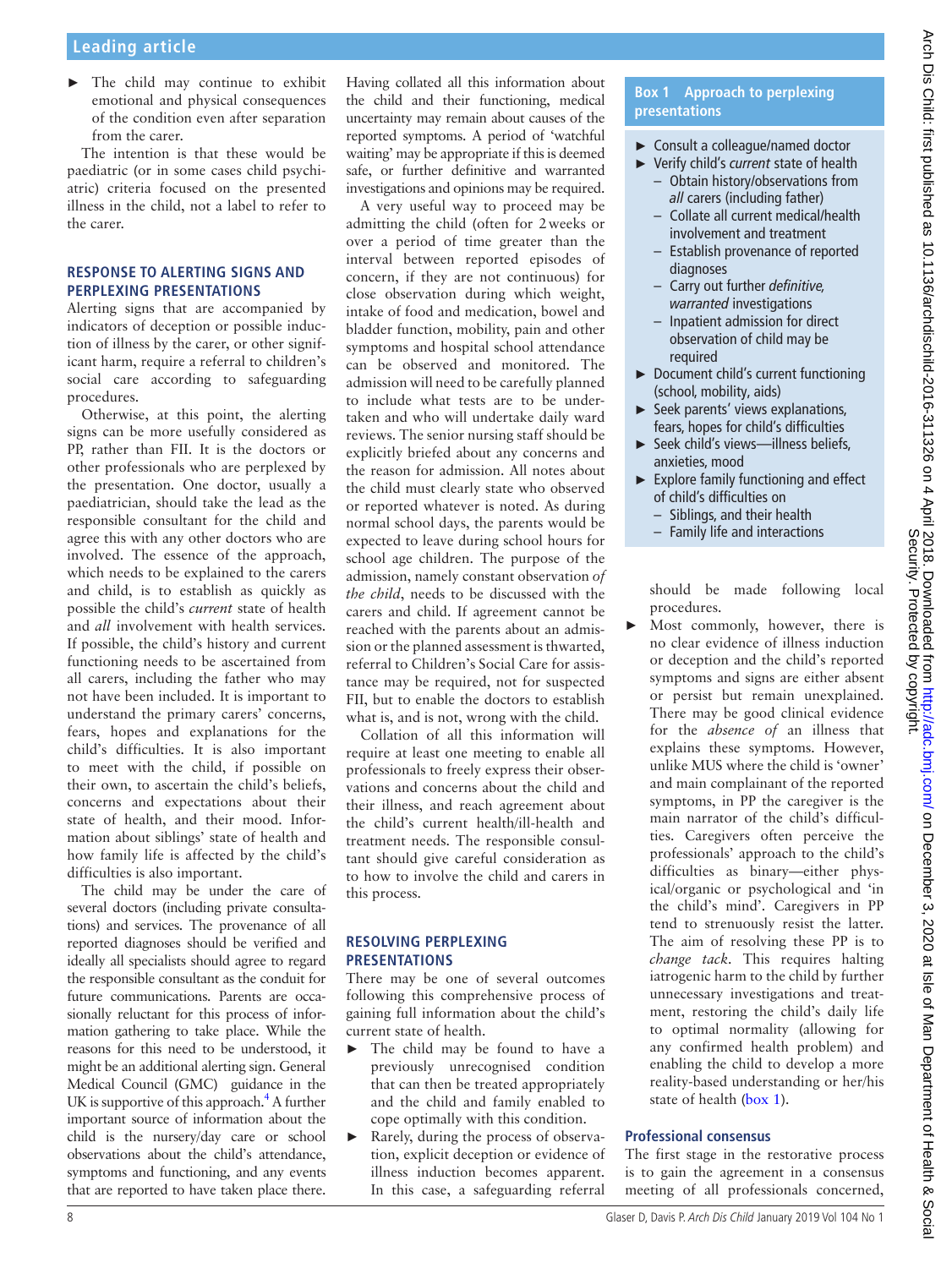including the general practitioner (GP), that this is the way to proceed. Failure to reach consensus is not uncommon, and may reflect a professional's commitment to either the particular family or to a particular diagnosis. A restorative programme cannot be successful if a professional continues to support the family's preference for a purely biomedical explanation of the child's difficulties, and so a professional referee may be needed. Consensus may be further undermined by the involvement of new doctors from different hospitals and specialities. It is important that partial feedback is not given to the parents before the definitive consensus meeting.

#### **Explanation to the family**

The lead doctor together with a colleague meet with parents and explain the current medical formulation of the child's problem. This will include what diagnoses are objectively present and what impairments this causes. There are likely to be other symptoms or impairments that are not medically explained and the doctor should explain that some genuine symptoms, such as chronic pain, often have no organic diagnosis, although the doctor may be able to interpret the child's symptoms in other terms. While not disputing the child's symptoms, for example, pain, the doctor may explain that this is not life threatening, does not need urgent treatment and that further opinions and investigations would be counter-productive and harmful. The aetiology is not a binary one—either organic or physical. Rather, organic, psychological and family factors may all be contributory. The doctor can acknowledge that this is a departure from the previous medical approach to the child, which may not be welcome if the parents have been very anxious or had strongly held beliefs about their child's state of health. This approach could also create a 'gap' in the parents' life, previously 'filled' by the child's perceived ill-health. Help to the child and family will be offered to function better alongside symptoms. Once the parents agree to this plan, it can be given to the child, age-appropriately. If in the course of the assessment there are concerns that this approach might lead the parent(s) to induce illness in the child in an effort to convince doctors of the seriousness of the child's reported symptoms, then the threshold for making a safeguarding referral has been reached and the child probably needs to be in a safe place such as an inpatient admission.

#### **Rehabilitation**

An active rehabilitation programme entails a multidisciplinary physical, psychosocial and education approach. Hospital, GP and community health services—possibly including physiotherapy and occupational therapy, psychology, child and adolescent mental health and education professionals will need to work together. Goals should be clearly defined and achievable, for example, reducing or stopping unnecessary medication, increasing range of foods in the child's diet and, where relevant, returning to full oral food intake, a graded mobilisation plan and re-establishing phased school attendance and community activities.

An integral part of a successful programme of change is the psychosocial work with the child and family:

- ► The child and the family, including siblings, need to be helped to construct a narrative explanation for the improvement in the child, which the child can tell to her/his peers. Such a narrative needs to be truthful and non-judgemental, acknowledging the carer's erroneous beliefs about the child's state of health, alongside the evidence of the child's actual health.
- ► The child will need support to adjust to a state of (better) health, and use adaptive coping strategies to deal with symptoms such as pain and reduce the child's anxieties about her/his health.
- ► The parents will require support in adapting to the change in their child.

#### **Follow-up**

It will be necessary to follow-up the child to ensure that the progress gained in the rehabilitation programme is sustained and the difficulties in this or in other children do not recur. This falls to primary health and education to ensure that there are alerts in place should there be a recurrence of concerns.

#### **What if?**

As described above, illness induction and evident deception by parents are clear indicators of likely FII and require referral to Children's Social Care. What differentiates PP from fabricated illness is the parental positive response to the proposed medical change of direction from investigation to rehabilitation. However, some parents wish to persist in their quest for more investigations and diagnoses, seek further medical opinions, decline or do not participate in the rehabilitation process. They find

difficulty in enabling their child to function and cope better with any health difficulties which the child may have and are likely to continue to be motivated by the underlying needs described earlier. This is now a persistent and unresolved PP and the child is at risk of harm. A referral to child protective services is indicated and the family will be informed about this.

#### **Nature of the referral**

Within the Children Act (1989), the threshold for significant harm can be either *ill-treatment—*actually causing or likely to cause harm to the child, or *impairment* of child's health and functioning *attributable to* the care given or not given to the child. If the child is referred on the grounds of FII, evidence is usually sought of ill-treatment, namely the caregiver's erroneous reporting, deception or illness induction. However, this may be very difficult to prove particularly when, as is often the case, there is no clear evidence of actual intention to deceive. The alternative and preferable approach is to refer the child on the basis of the *impairment* of the child's *current* functioning, which is attributable to the parents' unwillingness or inability to participate and allow their child to benefit from the change in direction towards rehabilitation. There will be clear evidence to support this contention. Symptoms may not have been observed independently, a situation of res ipsa loquitur ('the thing speaks for itself '). Emotional abuse and/or medical neglect may be more appropriate causes of concern.

For Children's Social Care to respond appropriately, a clear referral from health is required. This includes:

- ► A statement of verified diagnoses with a clear explanation of their functional implications for the child ('so what').
- $\blacktriangleright$  A description of the:
	- Parents' reports of the child's difficulties;
	- Independent observations of the child's actual functioning and symptoms (eg, reported symptoms/signs were absent when the child was directly observed);
	- Information given to parents about diagnoses and their implications;
	- Help offered to the parents and child to improve the child's functioning;
	- Parents' response.
- ► An explanation of the harm to the child.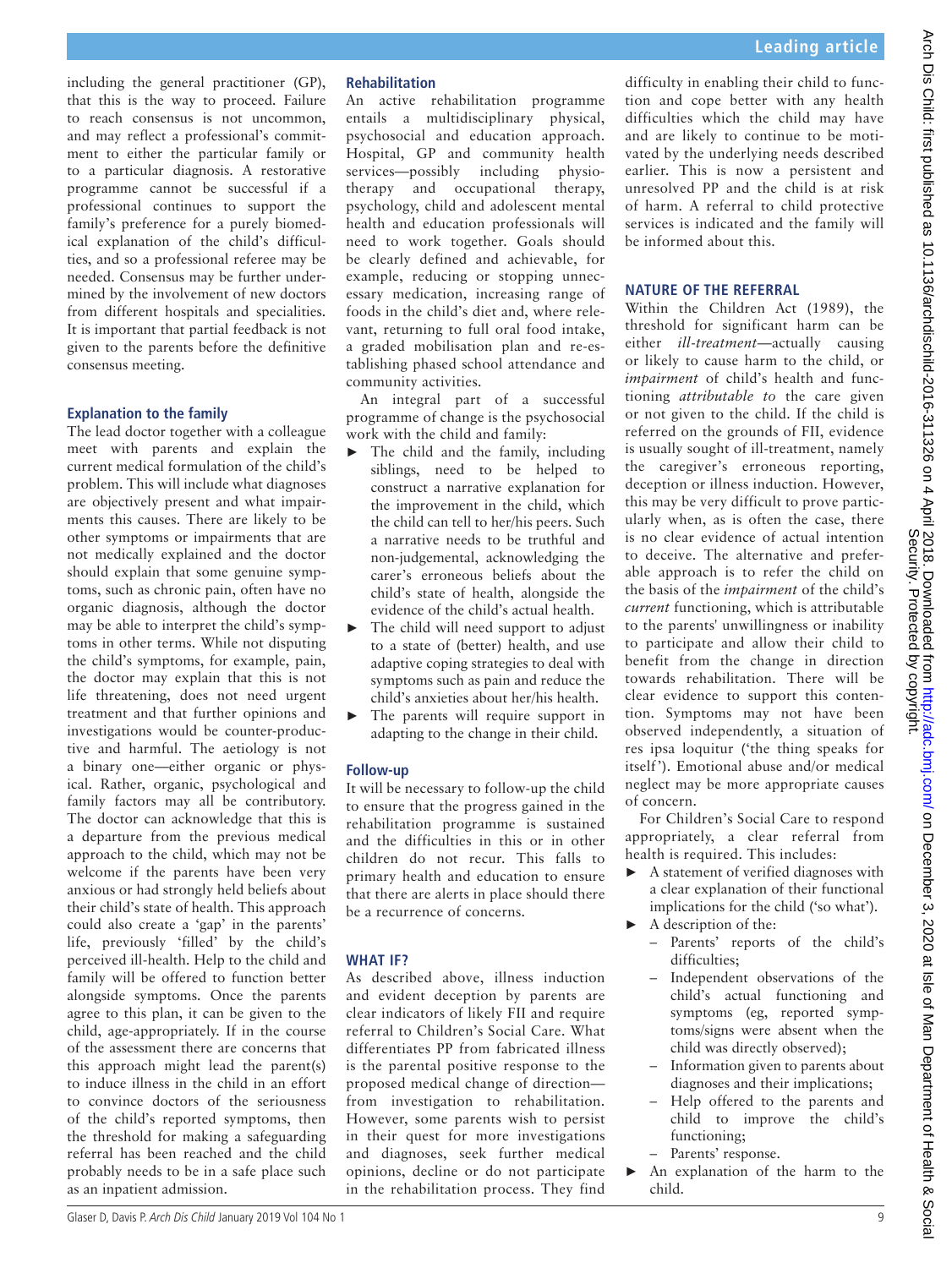#### **A protection plan: the child's needs**

Doctors, often GPs, will inevitably continue to respond to parents' reports of their child's symptoms and these children therefore require protection from doctors. The parent(s) or carer(s) are now recognised as unreliable informants. The children therefore need to be taken to doctors only by reliable informants, who may be the father or other carer if they have gained a clear insight into the problem. In some cases, this might require providing the child with an alternative carer. The child needs to be provided with the rehabilitation plan described above. Attention will also need to be given to parent-child/family interactions, help offered to the parents to fulfil the child's needs and the parents are likely to require help with their own unmet needs. This may include referral to adult mental health services, who are particularly helpful in providing a diagnosis and an understanding of the carer's motivation; a prognosis and the carer's likely capacity to change; an indication of the required treatment and providing treatment, which is often a slow process to effect change.

#### **The chronology**

It is always useful for the clinician to understand the child's journey through clinical services to their current position. At some point, certainly if formal safeguarding procedures are invoked, a detailed chronology is likely to be required., Initially, however, the emphasis in PP is on the child's current functioning and well-being.

When a chronology is constructed, for each documented presentation of the child to health services, it is important to state:

- ► The source of the information.
- Who reported the concerns.
- ► Whether the reported symptoms and signs were independently observed.
- ► What the medical findings were.
- Whether they explained the reported concerns.
- ► Whether they explained the functional impairment of the child.
- ► What treatment or management was offered.
- What the outcome was, including any safeguarding actions.
- ► Whether there has been frequent change of doctors, including due to geographical moves.
- The impact of these events on the child.

The chronology may well show previous episodes of reported ill-health of the child with repeated involvement of the medical profession in investigating and treating the child but with negative findings. While not evidence of current fabricated illness, it is very important as a past predictor of future repetitions, of which the child's current presentation may be one.

#### **Future research**

- ► The need for an understanding of the current UK situation regarding recognition and management of PP/FII is urgent and epidemiological studies are also needed. While the alerting signs have been widely disseminated, they have not been tested prospectively for specificity and sensitivity.
- ► The proposed pathway for managing PP/FII has been applied clinically successfully. However, the extent to which this can prevent harm to children, or progression to more damaging FII, remains untested systematically.
- At the harder end of the spectrum, the presenting features of illness induction also need to be clarified and updated.

#### **Conclusions**

If PP are to be tackled at an early stage, with the implicit (but currently unproven) hope that good early intervention will prevent escalation to more severe FII or illness induction, then doctors' behaviour has to change. The doctors' behaviours that are likely to lead to a de-escalation of PP/FII concerns will vary from case to case but should include:

- ► Considering the child's symptoms in the context of normal behaviour and physiology at the child's developmental age.
- ► Explaining when further information is required and how that will be gathered (eg, reports from teachers, discussion with GP).
- Explaining that some symptoms do not signify disease but may be how the body is working at that time.
- ► Explaining that treatment is not always required for medical conditions and that delay in treating would not pose a risk.
- ► Giving the carer a 'good news story' that their concerns, or the concerns of other doctors, may turn out to be unfounded or that the child may be 'recovering' from the problems.
- ► Explaining to the carer that tests and treatments are potentially harmful and that deferring investigations or

second-phase referrals will not cause the child harm.

- $\triangleright$  Discussing what the child may be able to do and how they will return to normality after 'recovering' from the problem.
- These discussions need careful planning, particularly if there is concern about possible consequent illness induction.
- ► The doctor's records, communications and reports should be clear and factual and should not support any restriction of the child's activities unless clearly justified.
- ► If the child is presented to another doctor, the concerns should be explicit from the records and/or communicated directly by the previous doctor.

There are very few conditions where deferring investigation or treatment and adopting a watchful waiting approach is likely to put an apparently well child at risk of serious harm. The situation is obviously different if the child is overtly unwell, or if the parent is reporting potentially life-threatening problems such as apnoea. For other presentations, where clinical judgement suggests that serious underlying disorder is very improbable, a move towards a more restrained style of practice is to be encouraged and doctors should be supported in this.

Doctors need to develop the skills to manage these children without causing unnecessary harm, at an early stage in their medical history when formal child protection procedures are not yet indicated. It is likely that current professional guidance on FII will need to be reviewed and updated where necessary to take account of this trend. The threshold for statutory services intervention in family life remains when there is concern that a child may be at risk of significant harm, but we propose another layer of intervention that we hope will protect children from harm at an earlier stage.

**Acknowledgements** Dr Una Murtagh was involved in and contributed to discussion at an early stage in the conceptualisation of these two papers and led the literature review in paper 1, but did not have active input into the final draft of paper 2.

#### **Collaborators** Dr Una Murtagh.

**Contributors** PD, DG and UM met for discussion of the paper after the initial approach by Mark Beattie. DG led the production of paper 2, although PD had significant input. UM was more actively involved in paper 1 and had minimal input on paper 2 so is listed as a contributor as opposed to an author with her agreement.